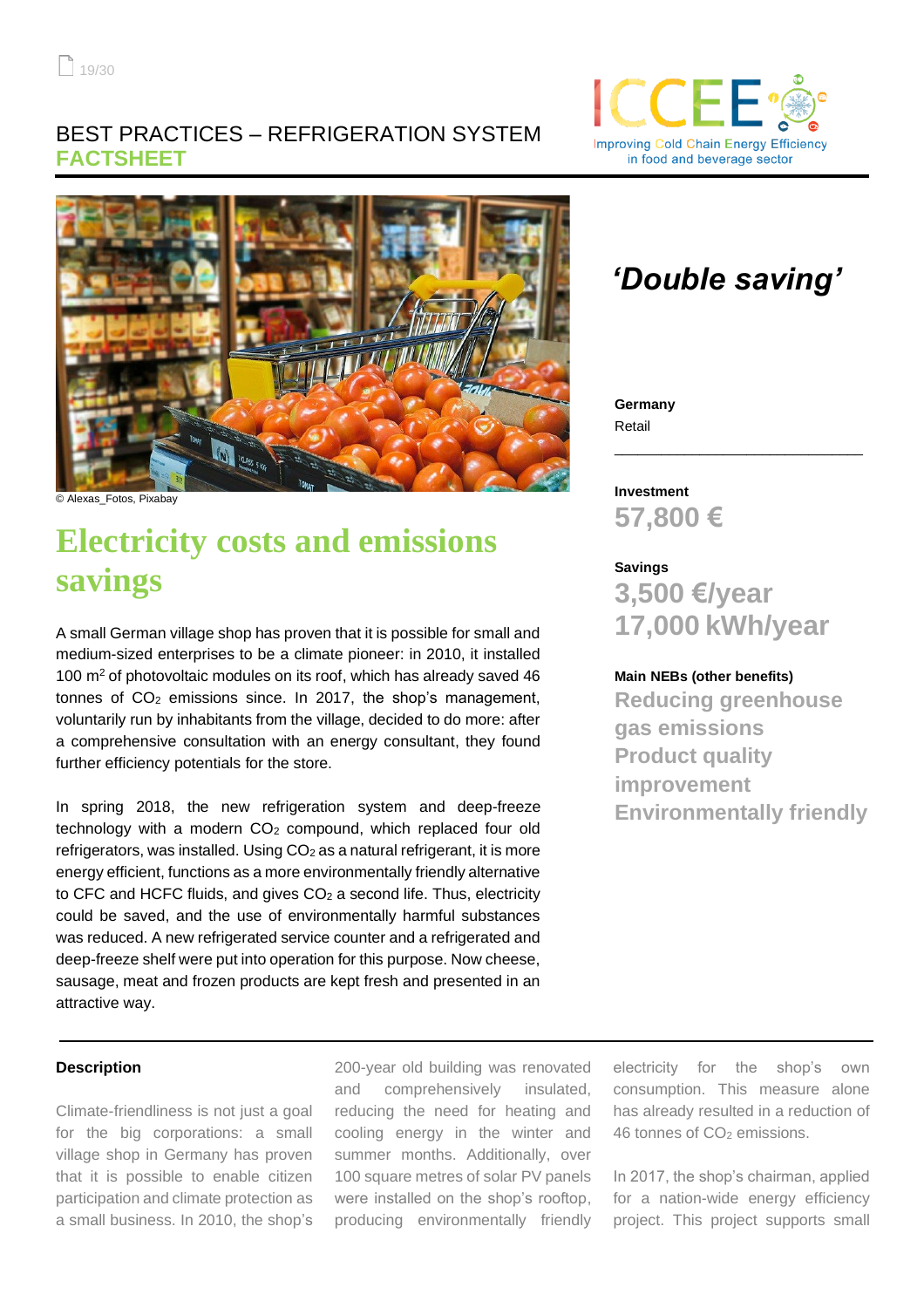## BEST PRACTICES – REFRIGERATION SYSTEM **FACTSHEET**



and medium-sized enterprises in becoming more energy efficient, by providing funding and support in the planning phase.

After consultation with an energy expert, the village shop found further energy efficiency potential. In spring 2018, four old refrigerators were replaced with a new refrigeration and deep-freeze technology with a modern CO<sup>2</sup> compound refrigeration system.

#### **What is the improvement focus?**

Using CO<sub>2</sub> as a refrigerant means a natural and environmentally friendly alternative to the traditional HCFC/CFC refrigerants that damage the ozone layer. Additionally, its volumetric cooling capacity is significantly higher than that of

**Opportunities and barriers to implementation**

conventional refrigerants, and could be considered safer due to lower toxicity levels and non-flammability. It has to be noted that  $CO<sub>2</sub>$  as a refrigerant, leads to higher pressure, and associated hazards can present additional challenges. Due to the higher pressure, CO<sub>2</sub> is also not suitable as a retrofit refrigerant.

#### **Benefits**

Nine months after the installation of the new refrigeration system, the shop has used 12,000 kWh less than it would have otherwise. Thanks to this latest energy efficiency measure, the shop's energy consumption has dropped by an additional 30%, contributing to climate goals and shielding the shop from rising electricity prices.

Combined with the existing PV installation, the shop's total electricity consumption has dropped with over 31,000 kWh, or 58%, saving the shop around €6,500 per year.

Another important benefit is the improved presentation of the shop's cooled goods in the new refrigerated service counter, which is more attractive than it was in the four old refrigerators.

Using PV panels, energy efficient refrigeration systems and natural refrigerants, such as CO<sub>2</sub> is a crosssectional possibility for businesses of different sizes to decrease electricity consumption, greenhouse gas emissions, the use of harmful substances and related costs.

| Opportunities                                                              | <b>Barriers</b>                                                    |
|----------------------------------------------------------------------------|--------------------------------------------------------------------|
| Lower electricity consumption and related cost                             | investment costs for PV panels and new refrigeration<br>technology |
| Environmentally friendly technology (Reducing<br>greenhouse gas emissions) |                                                                    |
| Cross-business technology also for small businesses                        |                                                                    |

#### **Calculations**

The calculations show a quick idea of the costs and returns of this practice, as well as the economic impact after the implementation of the new equipment. For transparency's sake, the initial situation is directly compared with the final situation and a table of differences is shown broken down into the different key points of savings, using an average price of electricity and emissions taking into account their expected evolution.

|                                              | Initial situation | Final situation |
|----------------------------------------------|-------------------|-----------------|
| Annual energy consumption [kWh/year]         | 56.476            | 39.359          |
| Annual energy cooling consumption [kWh/year] | No data           |                 |
| Annual economic energy expenditure [€/year]  | 12.424            | 8.625           |

| Total investment $(\epsilon)$     | 57.800       |
|-----------------------------------|--------------|
| Energy savings [kWh/year]         | 17.117       |
| Average electricity price [€/kWh] | $0.3147^{2}$ |

<sup>&</sup>lt;sup>1</sup> The village shop received financial support in the height of  $\epsilon$ 45,121, making their own investment costs  $\epsilon$ 12,679.

<sup>2</sup> This is the average retail electricity price in Germany in 2018.